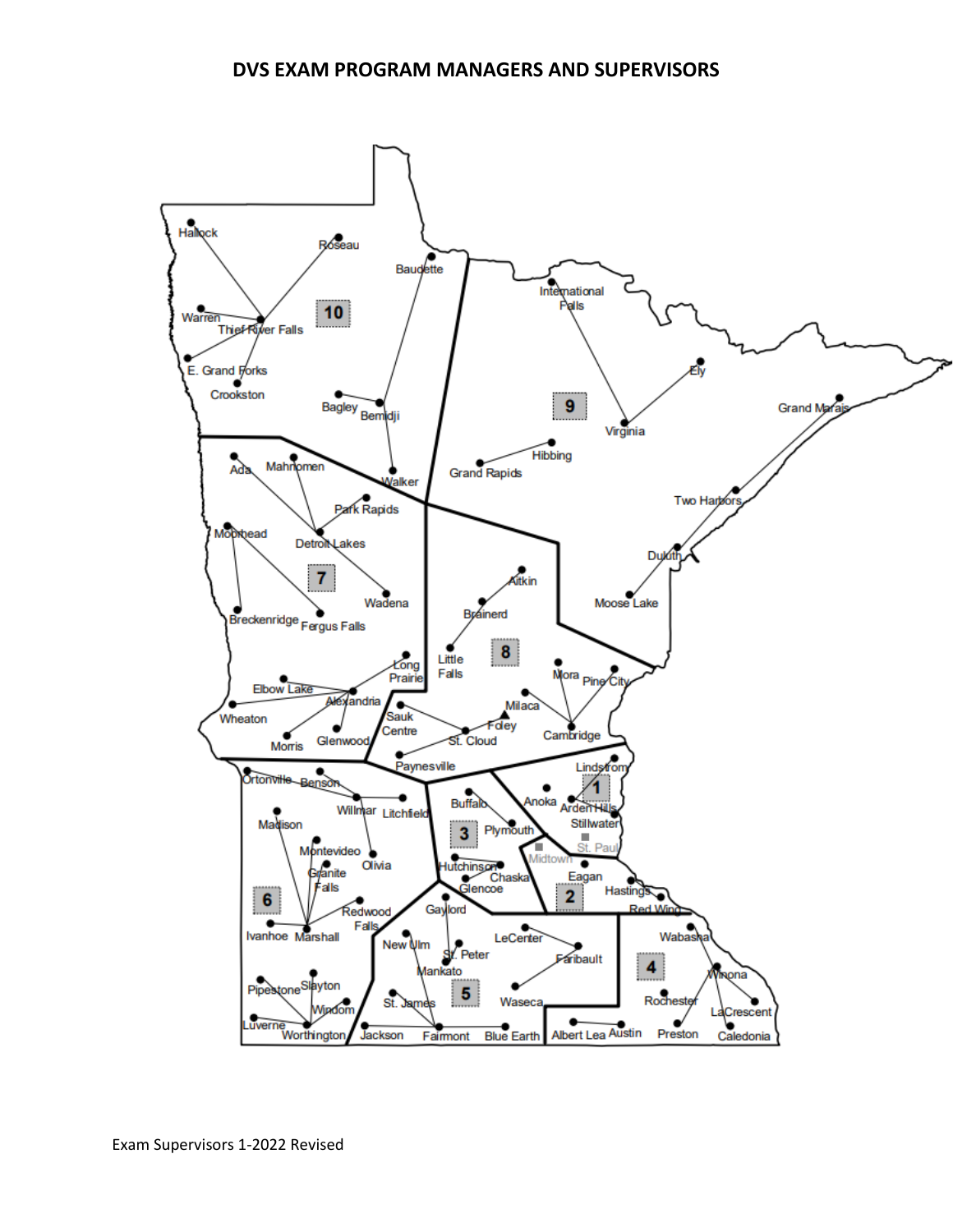## **DVS EXAM PROGRAM MANAGERS AND SUPERVISORS**

| Deb Carlson            | Northern Program Manager<br>Region 7 - 10 | debra.carlson@state.mn.us       |
|------------------------|-------------------------------------------|---------------------------------|
| Mark Larson            | Metro Program Manager<br>Region 1-3       | mark.larson@state.mn.us         |
| Mike Ely               | Southern Program Manager<br>Region 4-6    | michael.ely@state.mn.us         |
| <b>Jessica Cook</b>    | Region 1 Regional - Arden Hills           | jessica.cook@state.mn.us        |
| Jennifer Nelson        | Region 1 - Arden Hills                    | jennifer.lee.nelson@state.mn.us |
| Kim Wilcox             | Region 1 - Anoka                          | kimberly.wilcox@state.mn.us     |
| Vacant                 | Region 1 - St. Paul Town Square           |                                 |
| <b>Marge Callaway</b>  | Region 2 Regional - Eagan                 | margaret.callaway@state.mn.us   |
| Jessica Cheney         | Region 2 - Eagan                          | jessica.cheney@state.mn.us      |
| Vacant                 | Region 2 - Midtown Minneapolis            |                                 |
| <b>Angela Toulouse</b> | Region 3 Regional - Plymouth              | angela.toulouse@state.mn.us     |
| Andrew James           | Region 3 - Plymouth                       | andrew.james@state.mn.us        |
| Patrick Stickney       | Region 3 - Chaska                         | patrick.stickney@state.mn.us    |
| Lori Kasheimer         | Region 3 - Plymouth                       | lori.kasheimer@state.mn.us      |
| <b>Rich Pike</b>       | Region 4 Regional - Rochester             | richard.pike@state.mn.us        |
| Vacant                 | Region 4 - Rochester                      |                                 |
| Randi Wellman          | Region 5 Regional - Mankato               | randi.wellman@state.mn.us       |
| Vacant                 | Region 5 - Mankato                        |                                 |
| <b>Daniele Flaten</b>  | Region 6 Regional- Willmar                | daniele.flaten@state.mn.us      |
| <b>Alex Scarset</b>    | Region 6 - Marshall                       | alex.scarset@state.mn.us        |
| <b>Kim Cameron</b>     | Region 7 Regional- Detroit Lakes          | kimberly.cameron@state.mn.us    |
| <b>Gail Ralston</b>    | Region 7 - Detroit Lakes                  | gail.ralston@state.mn.us        |